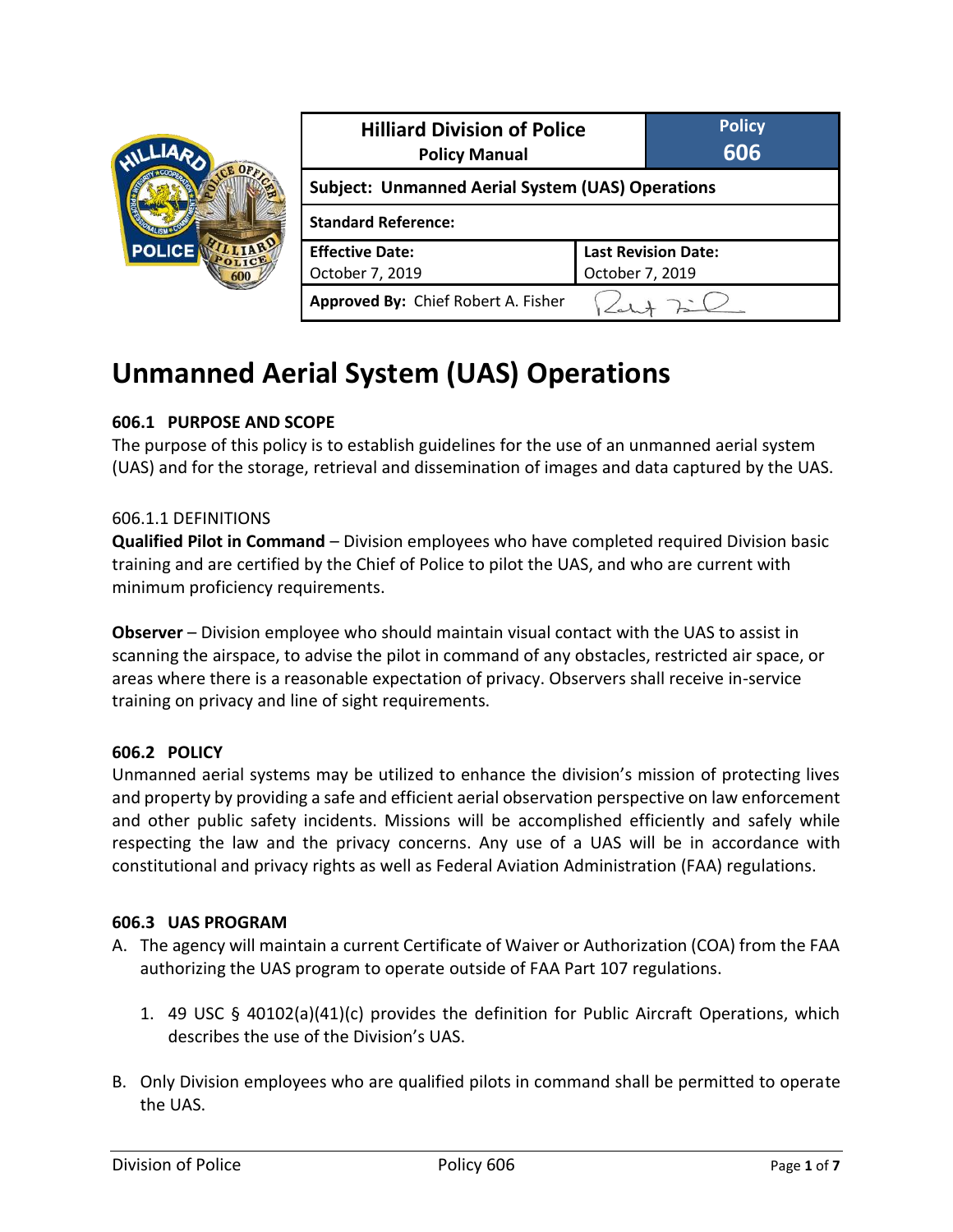- 1. Control and supervision of flight operations are delegated to the Pilot in Command.
- 2. This does not apply when operators are under supervision of a Division approved trainer for purposes of certification.
- C. All flights utilizing the UAS will be documented on the UAS flight log.
	- 1. Each mission shall also be documented on mission log.
	- 2. All maintenance done on the UAS shall be documented on the UAS flight log.
- D. Deployment of a UAS shall require authorization of the Watch Commander.

### **606.4 CERTIFICATION TRAINING**

- A. Public Aircraft Operations may self-certify standard for airworthiness, as well as pilot certification, qualification and medical standards. (FAA Advisory Circular 00-1.1B)
- B. The Chief of Police shall establish training requirement to certify pilots in command of the UAS.
	- 1. Division UAS trainers will successfully pass the FAA Part 107 testing process.
	- 2. Basic training may consist of 8 hours of combined classroom and flight time under the direction of a Division approved trainer.
		- a. Classroom instruction must include piloting, emergency procedures, required reporting and flight logs, FAA airspace and altitude requirements, legal aspects of privacy expectations, and division policy and procedure.
- C. To meet minimum proficiency requirements pilots in command must:
	- 1. Obtain legal training updates annually, and;
	- 2. Conduct 3 flight events within the previous 90 days. Events include takeoff, landing, and/or simulator flights.

### **606.5 DEPLOYING THE UAS**

A. Qualified pilots in command are responsible for operation of UAS in the air and on the ground.

- 1. Pilots in command are responsible for compliance with this policy, Federal Aviation Regulations, Letters of Agreement, and Certificates of Authorization conditions.
- 2. The pilot-in-command (PIC) is directly responsible for and has authority over the operation of the unmanned aircraft.
- 3. The pilot will not under any circumstances leave any unauthorized person in charge of the unmanned aircraft controls while the motor is running.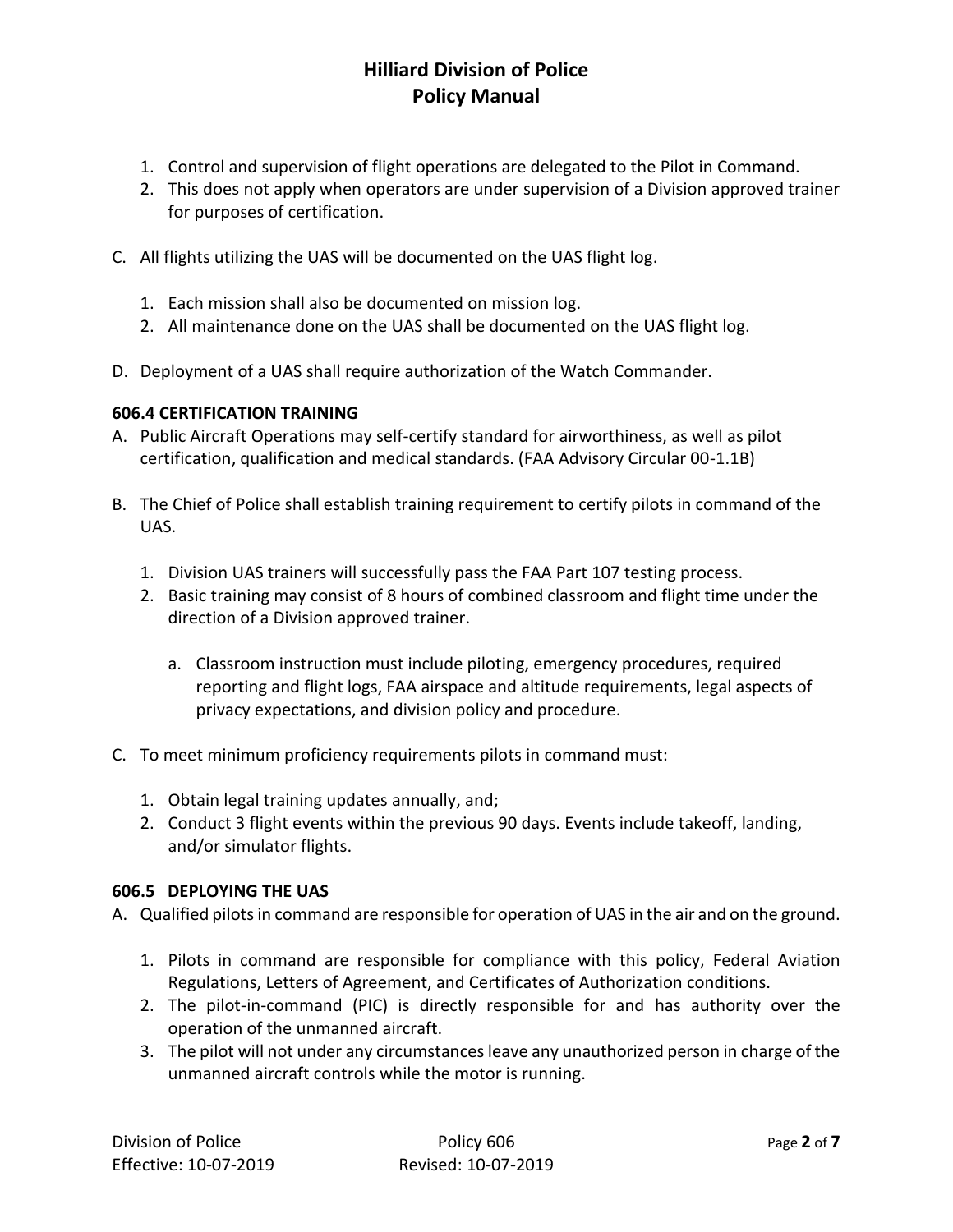- a. If it is necessary for the pilot to leave the unmanned aircraft, the motor will be shut down and the controls deactivated.
- B. UAS missions should utilize an observer when practical.
	- 1. An observer's primary duty is to conduct communications with other crew members and property owners as well as be an observer for anything that may affect the pilot in commands primary duty.
	- 2. An observer will look for other air traffic or obstacles in the area (see and avoid) and assist with the normal launch and recovery procedures.
	- 3. Observers must understand the UAS must be in the line of sight of an officer, and privacy concerns.
- C. Prior to deployment the pilot in command shall:
	- 1. Familiarize themselves with all available information concerning the flight and the mission.
	- 2. Obtain sufficient weather information to ensure that the flight(s) may be conducted safely. The frequency of additional weather checks will be determined by the speed at which weather conditions are changing.
		- a. The UAS should not be flown outside of manufacturers recommendations or if the pilot in command feels current weather is a safety factor.
	- 3. Ensure appropriate communications with air traffic control and all required FAA notifications have been made.
	- 4. Ensure Columbus Police Heliport is notified of the deployment.
	- 5. Conduct a thorough preflight inspection in accordance with UAS Mission Log checklist.
		- a. Pilots will ensure that no unauthorized items are attached to the aircraft prior to movement.
	- 6. Ensure during movement, adequate clearance is maintained.
- D. Post flight responsibilities of the pilot in command include:
	- 1. Conducting a thorough inspection of the UAS immediately after the completion of the mission to ascertain if any damage was sustained during operation.
		- a. If necessary, the aircraft will be serviced so that it is immediately available for the next flight.
	- 2. Ensure that all items are returned to their proper place in the UAS case.
	- 3. Batteries are placed on charge to ensure their operability for future missions.
	- 4. Complete entries are made into the UAS Flight Log and a UAS Mission Log is completed.
- E. If the flight is at the request of another agency, then the type mission and requesting agency shall be documented on the UAS Mission Log.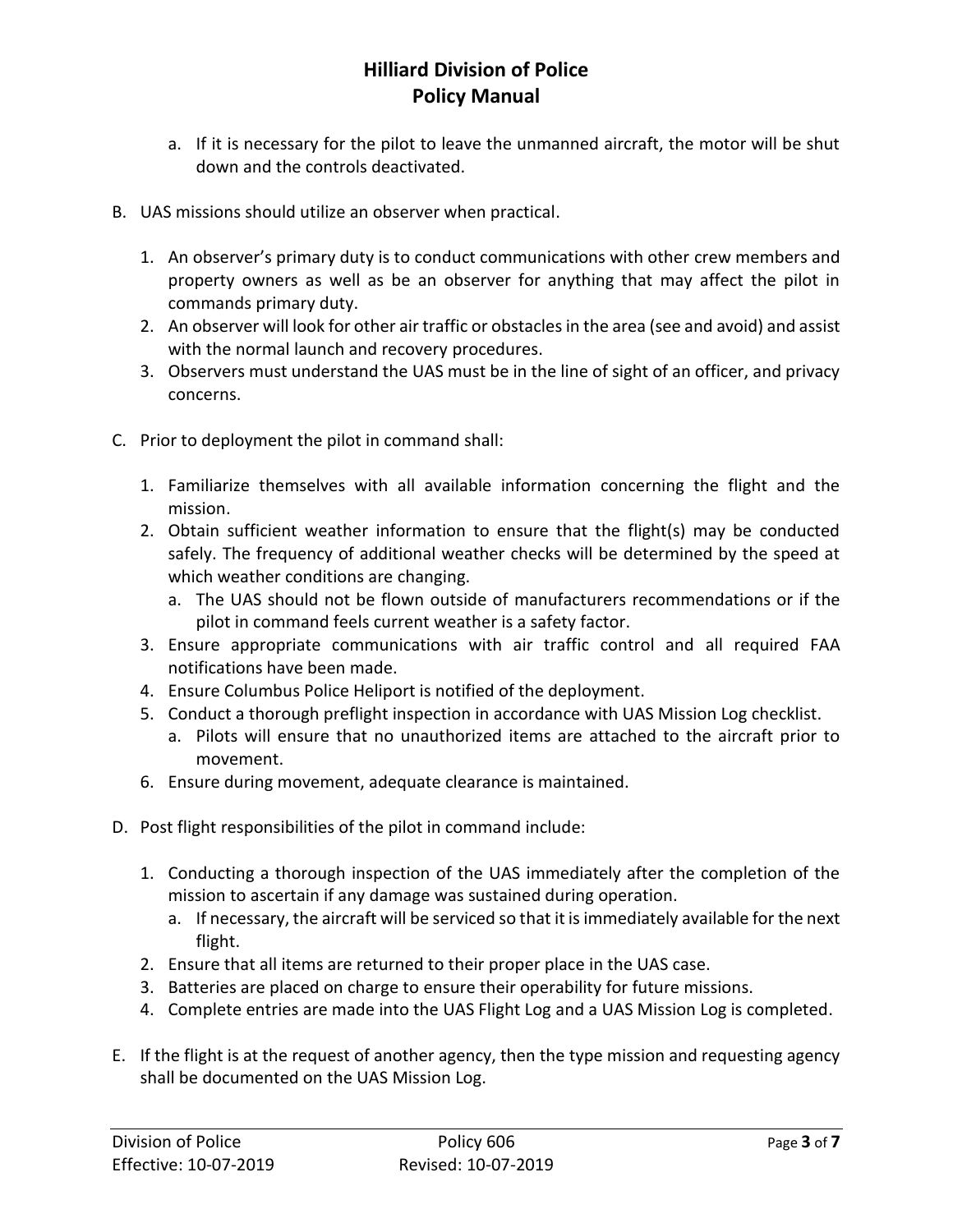### **606.6 PERMITTED USE**

- A. The UAS video surveillance equipment is for criminal justice purposes only and may be deployed to support the following events:
	- 1. Missing Persons Search and Rescue- UAS can be used to conduct searches for missing individuals during daylight and non-daylight hours. The UAS can cover larger areas as well as inaccessible areas by ground personnel.
	- 2. Vehicle Crash Investigations- The UAS system has the capability of carrying a camera and GPS mapping payload which would enable aerial photographs and measurements of an accident scene.
	- 3. Disaster Response- UAS may be used to assist in the mitigation and response to a disaster which will require a large-scale response and may involve search and rescue operations or may have a significant direct impact on the community. The use of the UAS system in these situations will be primarily to assess damage, identify hazards, response planning and over watch.
	- 4. Hostage/Barricade Events- UAS may be used to assist first responders in collecting information of an area where a hostage or barricade incident is occurring. The use of the UAS will be coordinated with tactical personnel on the ground.
	- 5. Active Aggressor Events- UAS can be deployed for an Active Aggressor Event to assist first responders in collecting information.
	- 6. Fire/EMS Assist- UAS may be deployed upon request to assist local fire and EMS agencies with public safety operations including but not limited to chemical spills, environmental events, large fires, and hot spot identification.
	- 7. Crime Scene Photographic Documentation- UAS may be deployed for aerial photography of crime scenes to help in the documentation of an incident.
	- 8. Civil Disturbances- UAS may be deployed to record and document crimes and responses to aggression which may occur during a civil disturbance or riot. These recordings can be used in prosecutions of criminal actions as well as protect law enforcement from false allegations of misconduct or excessive force.
	- 9. Intelligence- Deployment of UAS for purposes of intelligence/surveillance shall be conducted in a manner as to adhere to applicable constitutional requirements and laws and done under approval of a Bureau Commander.
	- 10. Routine Patrol Field Operations- To include but not limited to suspect searches, business checks, etc. primarily for area inaccessible by officers on the ground.
	- 11. Overwatch- UAS may be deployed in any situation where the aerial observation of personnel on the ground would be beneficial in maintaining safety.
- B. With the approval of the Chief of Police, the UAS video equipment may be used to support other City Divisions, such as Engineering, Parks, Communications, etc., for aerial imaging used for planning or promotion.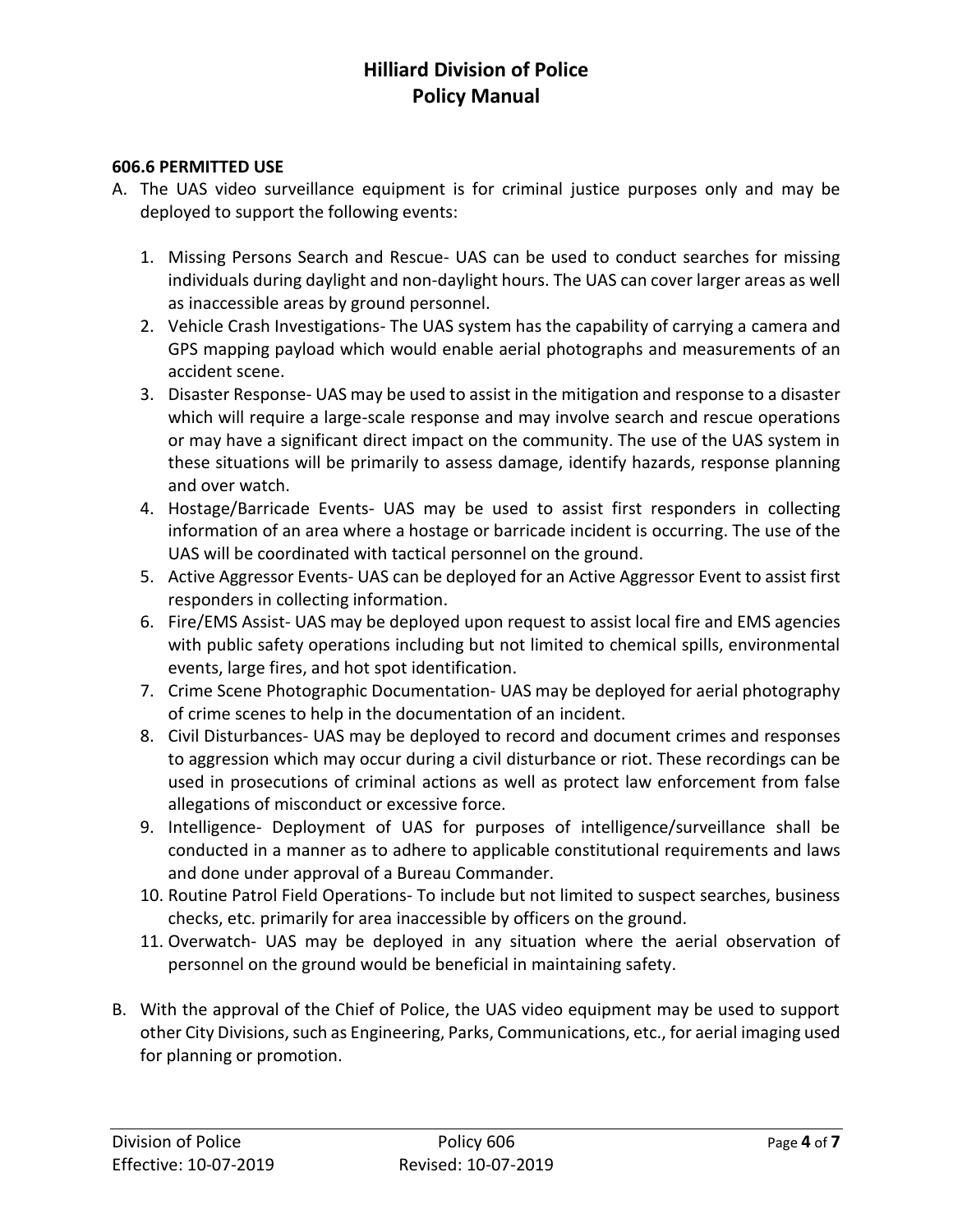#### **606.7 PROHIBITIONS ON USE**

A. The UAS shall not be used to:

- 1. Conduct random surveillance activities.
	- a. For purposes of this policy, crowd surveillance at City sponsored events, such as Fourth of July, Old Hilliard Fest, etc., and not considered random surveillance.
- 2. Target a person based solely on individual characteristics, such as, but not limited to race, ethnicity, national origin, religion, disability, gender or sexual orientation.
- 3. Harass, intimidate or discriminate against any individual or group.
- 4. Conduct personal business of any type.
- B. The UAS shall not be weaponized.
- C. The UAS shall not be deployed when airborne law enforcement aircraft is in the area.

#### **606.8 PRIVACY**

- A. Absent a search warrant, court order, or exigent circumstances, operators shall adhere to FAA regulations and shall not intentionally record or transmit images of any location where a person would have a reasonable expectation of privacy (e.g., residence, enclosure). Operators and observers shall take reasonable precautions to avoid inadvertently recording or transmitting images.
	- 1. Flights that do not meet these criteria, and that would reasonably violate a person's expectation to privacy, must be done under the authority of a search warrant.
		- a. Based on United States Supreme Court cases *US v. Causby 328 US 256 (1946), Kyllo v. US 533 US 27 (2001), California v. Ciraolo 476 US 207 (1986), Dow Chemical v. US 476 US 227 (1986), Florida v. Riley 488 US 445 (1989*), and *US v. Jones 565 US 400 (2012),*  the following area are important considerations into aerial searches with technology infringing upon privacy:
			- (1) Was the law enforcement aircraft in navigable airspace and could a civilian aircraft have made an observation from the same position?
			- (2) Did the law enforcement aircraft create any disruptive noise or downwash?
			- (3) What was the duration of the search?
			- (4) Did the defendant take any effort to conceal the subject area from aerial search?
			- (5) Was the technology used to intrude on the interior of a dwelling?
			- (6) Was the technology used readily available to the public?
	- 2. Aerial searches of areas that can be reasonably interpreted to give rise to a reasonable expectation of privacy will be conducted no lower than 400' AGL absent possession of a search or arrest warrant specifying use of the UAS. (Florida V. Riley)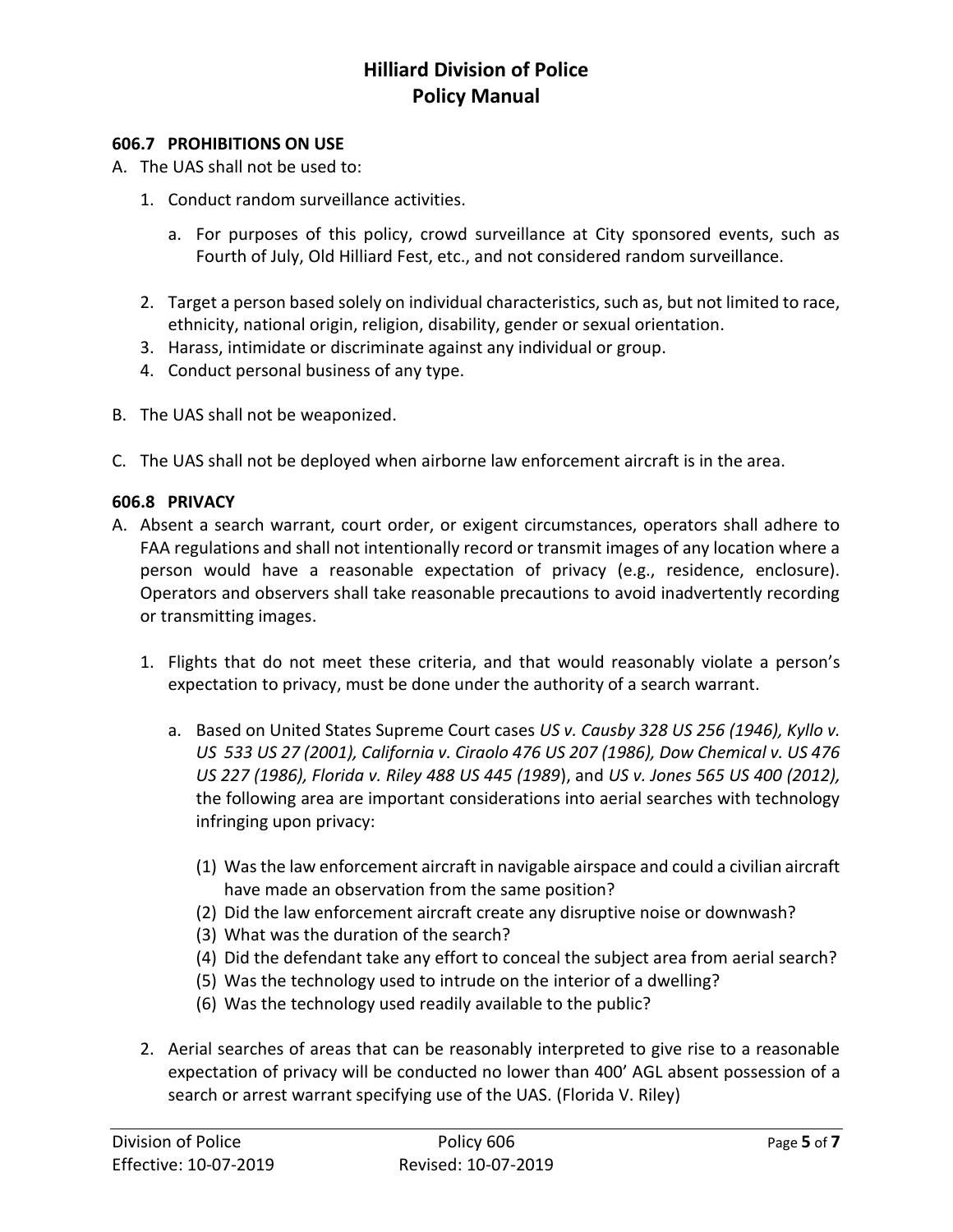- a. This section is not intended to prohibit aerial searches of areas that do not give rise to a reasonable expectation of privacy or searches pursuant to a search warrant to be conducted at altitudes below 400' AGL.
- B. Use of vision enhancement technology (e.g., thermal and other imaging equipment not generally available to the public) is permissible in viewing areas only where there is no protectable privacy interest or when in compliance with a search warrant or court order. In all other instances, legal counsel should be consulted of areas where there is a reasonable expectation of privacy.

### **606.9 PROGRAM COORDINATOR**

- A. The Chief of Police will appoint a program coordinator who will be responsible for the management of the UAS program. The program coordinator will ensure that policies and procedures conform to current laws, regulations and best practices and will have the following additional responsibilities:
	- 1. Coordinating the FAA Certificate of Waiver or Authorization (COA) application process and ensuring that the COA is current.
	- 2. Ensuring that all certified operators have completed all required division-approved training in the operation, applicable laws, policies and procedures regarding use of the UAS.
	- 3. Ensuring all certified operators are current with minimum proficiency requirements.
	- 4. Developing an operational protocol governing the deployment and operation of a UAS including, but not limited to, safety oversight, use of visual observers, establishment of lost link procedures and secure communication with air traffic control facilities.
	- 5. Ensuring the UAS flight log and mission logs are kept current documenting all missions and training flights.
	- 6. Developing a UAS inspection, maintenance and record-keeping protocol to ensure continuing airworthiness of a UAS, up to and including its overhaul or life limits.
	- 7. Ensuring retention periods are maintained in accordance with established records retention schedules.
	- 8. Recommending program enhancements, particularly regarding safety and information security.
	- 9. Providing quarterly reports to the Chief of Police of UAS usage compliance to policy and privacy laws.

### **606.10 RETENTION OF UAS DATA**

A. In order to safeguard the privacy of the citizens we serve, collection of data to include, but not limited to, digital photographs, digital video, infrared images, and sound recordings will be limited to the extent necessary to accomplish the current mission and training purposes.